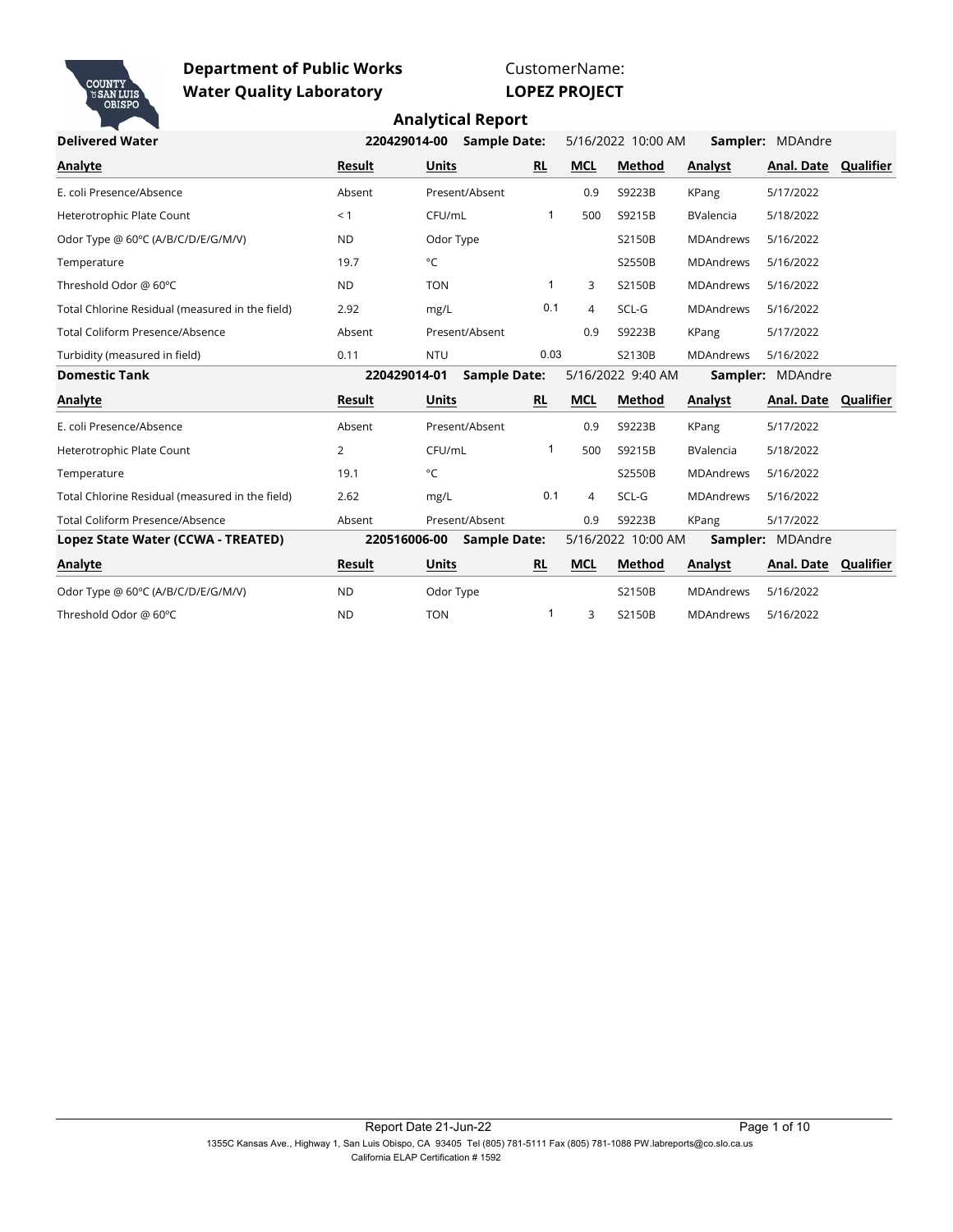

CustomerName: **LOPEZ PROJECT**

| <b>Lopez Treatment Plant Raw</b>                | 220429013-00  |              | <b>Sample Date:</b> |           |            | 5/16/2022 10:00 AM |                  | <b>Sampler: MDAndre</b>     |           |
|-------------------------------------------------|---------------|--------------|---------------------|-----------|------------|--------------------|------------------|-----------------------------|-----------|
| <b>Analyte</b>                                  | Result        | Units        |                     | RL        | <b>MCL</b> | Method             | <b>Analyst</b>   | <b>Anal. Date Qualifier</b> |           |
| Iron                                            | < 10          | ug/L         |                     | 10        | 300        | E200.7             | <b>DRuedas</b>   | 5/18/2022                   |           |
| Manganese                                       | < 10          | ug/L         |                     | 10        | 50         | E200.7             | <b>DRuedas</b>   | 5/18/2022                   |           |
| <b>Lopez Treatment Plant Raw</b>                | 220429014-02  |              | <b>Sample Date:</b> |           |            | 5/16/2022 10:00 AM |                  | Sampler: MDAndre            |           |
| <b>Analyte</b>                                  | <u>Result</u> | Units        |                     | RL        | <b>MCL</b> | Method             | <b>Analyst</b>   | <b>Anal. Date Qualifier</b> |           |
| Blue-green Algae                                | $\mathbf 0$   | Cells/mL     |                     |           | 2000       | S10300C            | <b>DRuedas</b>   | 5/16/2022                   |           |
| Calculated Total Algae Count                    | 390           | Cells/mL     |                     | 1         |            | S10300C            | <b>DRuedas</b>   | 5/16/2022                   |           |
| Cryptomonads                                    | 25            | Cells/mL     |                     |           |            | S10300C            | <b>DRuedas</b>   | 5/16/2022                   |           |
| Diatoms                                         | $\mathbf 0$   | Cells/mL     |                     |           |            | S10300C            | <b>DRuedas</b>   | 5/16/2022                   |           |
| Dinoflagellates                                 | 240           | Cells/mL     |                     |           |            | S10300C            | <b>DRuedas</b>   | 5/16/2022                   |           |
| Dissolved Oxygen                                | 4.62          | mg/L         |                     |           |            | S4500OG            | <b>MDAndrews</b> | 5/16/2022                   |           |
| Flagellates                                     | 0             | Cells/mL     |                     |           |            | S10300C            | <b>DRuedas</b>   | 5/16/2022                   |           |
| Golden Algae                                    | 130           | Cells/mL     |                     |           |            | S10300C            | <b>DRuedas</b>   | 5/16/2022                   |           |
| Green Algae                                     | 0             | Cells/mL     |                     |           |            | S10300C            | <b>DRuedas</b>   | 5/16/2022                   |           |
| Intake # currently in use                       | 2             | Units        |                     |           |            | N/A                | <b>MDAndrews</b> | 5/16/2022                   |           |
| Odor Type @ 60°C (A/B/C/D/E/G/M/V)              | Ε             | Odor Type    |                     |           |            | S2150B             | MDAndrews        | 5/16/2022                   |           |
| pH (measured in field)                          | 8.36          | SU           |                     |           |            | SH-B               | <b>MDAndrews</b> | 5/16/2022                   |           |
| Temperature                                     | 20.1          | °C           |                     |           |            | S2550B             | <b>MDAndrews</b> | 5/16/2022                   |           |
| Threshold Odor @ 60°C                           | 3.0           | <b>TON</b>   |                     | 1         | 3          | S2150B             | <b>MDAndrews</b> | 5/16/2022                   |           |
| Turbidity                                       | 2.4           | <b>NTU</b>   |                     | 0.03      | 0.5        | S2130B             | <b>MDAndrews</b> | 5/16/2022                   |           |
| Turbidity (measured in field)                   | 0.77          | <b>NTU</b>   |                     | 0.03      |            | S2130B             | MDAndrews        | 5/16/2022                   |           |
| <b>Lopez Treatment Plant Raw</b>                | 220429014-03  |              | <b>Sample Date:</b> |           |            | 5/16/2022 10:00 AM |                  | Sampler: MDAndre            |           |
| Analyte                                         | Result        | Units        |                     | <b>RL</b> | <b>MCL</b> | Method             | <b>Analyst</b>   | Anal. Date                  | Qualifier |
| E. Coli Bacteria                                | < 1           | MPN/100ml    |                     |           |            | S9223B             | KPang            | 5/17/2022                   |           |
| <b>Total Coliform Bacteria</b>                  | 56            | MPN/100mL    |                     | 1         |            | S9223B             | KPang            | 5/17/2022                   |           |
| <b>Lopez Treatment Plant Treated</b>            | 220429013-01  |              | <b>Sample Date:</b> |           |            | 5/16/2022 10:00 AM |                  | Sampler: MDAndre            |           |
| <b>Analyte</b>                                  | Result        | Units        |                     | <b>RL</b> | <b>MCL</b> | Method             | Analyst          | Anal. Date Qualifier        |           |
| Iron                                            | < 10          | ug/L         |                     | 10        | 300        | E200.7             | <b>DRuedas</b>   | 5/18/2022                   |           |
| Manganese                                       | $<10$         | ug/L         |                     | 10        | 50         | E200.7             | <b>DRuedas</b>   | 5/18/2022                   |           |
| <b>Lopez Treatment Plant Treated</b>            | 220429014-04  |              | <b>Sample Date:</b> |           |            | 5/16/2022 10:00 AM |                  | <b>Sampler: MDAndre</b>     |           |
| <b>Analyte</b>                                  | Result        | <b>Units</b> |                     | RL.       | <b>MCL</b> | Method             | <b>Analyst</b>   | <b>Anal. Date Qualifier</b> |           |
| E. coli Presence/Absence                        | Absent        |              | Present/Absent      |           | 0.9        | S9223B             | KPang            | 5/17/2022                   |           |
| Heterotrophic Plate Count                       | $\mathbf{1}$  | CFU/mL       |                     | 1         | 500        | S9215B             | BValencia        | 5/18/2022                   |           |
| Odor Type @ 60°C (A/B/C/D/E/G/M/V)              | <b>ND</b>     | Odor Type    |                     |           |            | S2150B             | <b>MDAndrews</b> | 5/16/2022                   |           |
| Temperature                                     | 19.7          | °C           |                     |           |            | S2550B             | MDAndrews        | 5/16/2022                   |           |
| Threshold Odor @ 60°C                           | <b>ND</b>     | <b>TON</b>   |                     | 1         | 3          | S2150B             | MDAndrews        | 5/16/2022                   |           |
| Total Chlorine Residual (measured in the field) | 2.54          | mg/L         |                     | 0.1       | 4          | SCL-G              | MDAndrews        | 5/16/2022                   |           |
| Total Coliform Presence/Absence                 | Absent        |              | Present/Absent      |           | 0.9        | S9223B             | KPang            | 5/17/2022                   |           |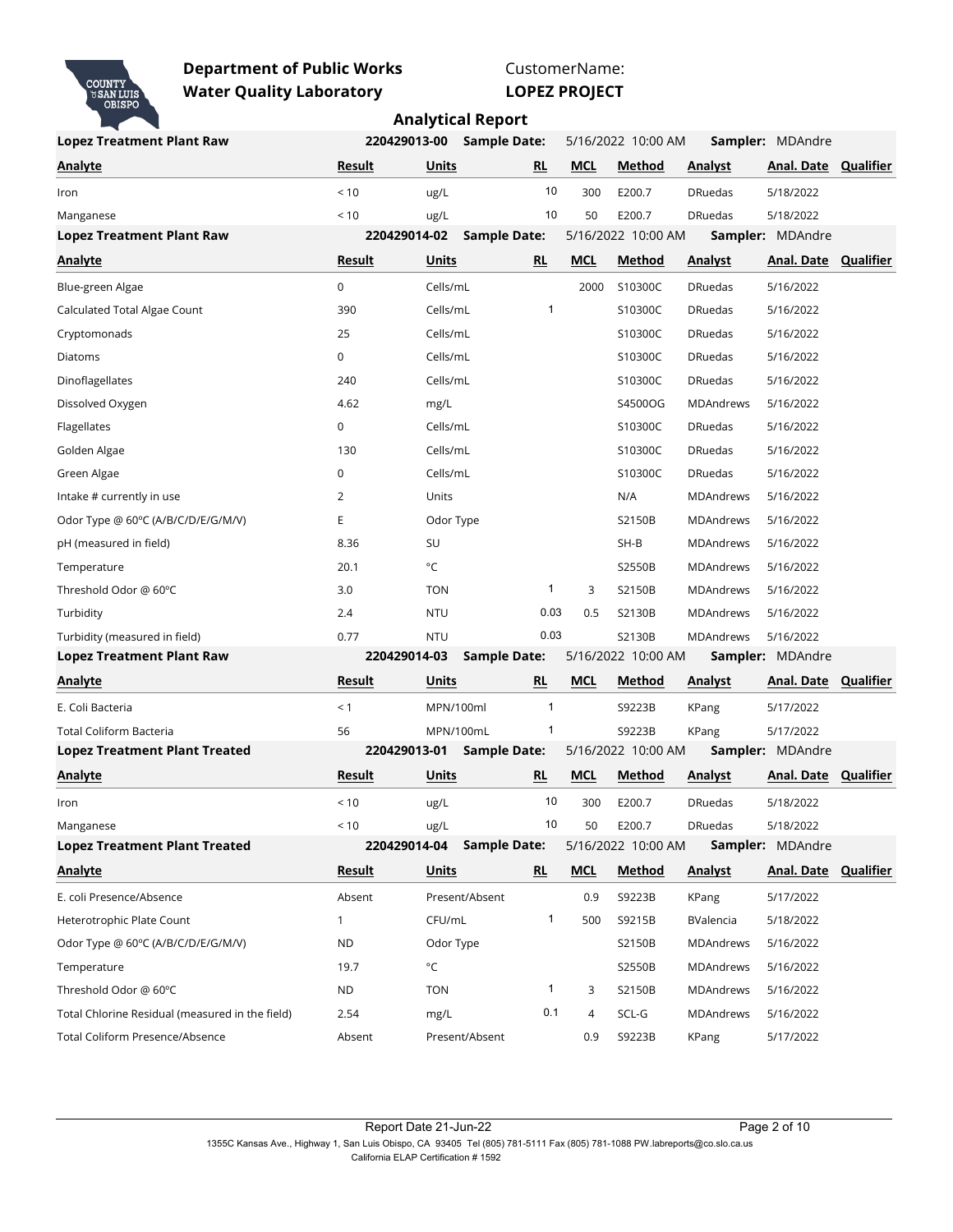

CustomerName:

**LOPEZ PROJECT**

| <b>Delivered Water</b>                          | 220506011-00 |              | <b>Sample Date:</b>       |              |            | 5/23/2022 8:55 AM |                  | Sampler: Vvogel             |           |
|-------------------------------------------------|--------------|--------------|---------------------------|--------------|------------|-------------------|------------------|-----------------------------|-----------|
| Analyte                                         | Result       | Units        |                           | <b>RL</b>    | <b>MCL</b> | Method            | Analyst          | Anal. Date Qualifier        |           |
| E. coli Presence/Absence                        | Absent       |              | Present/Absent            |              | 0.9        | S9223B            | KPang            | 5/24/2022                   |           |
| Heterotrophic Plate Count                       | < 1          | CFU/mL       |                           | 1            | 500        | S9215B            | TChen            | 5/25/2022                   |           |
| Odor Type @ 60°C (A/B/C/D/E/G/M/V)              | M            | Odor Type    |                           |              |            | S2150B            | <b>MDAndrews</b> | 5/23/2022                   |           |
| Temperature                                     | 20.8         | °C           |                           |              |            | S2550B            | <b>VVogel</b>    | 5/23/2022                   |           |
| Threshold Odor @ 60°C                           | 1.0          | <b>TON</b>   |                           | 1            | 3          | S2150B            | MDAndrews        | 5/23/2022                   |           |
| Total Chlorine Residual (measured in the field) | 2.56         | mg/L         |                           | 0.1          | 4          | SCL-G             | <b>VVogel</b>    | 5/23/2022                   |           |
| Total Coliform Presence/Absence                 | Absent       |              | Present/Absent            |              | 0.9        | S9223B            | KPang            | 5/24/2022                   |           |
| Turbidity (measured in field)                   | 0.11         | <b>NTU</b>   |                           | 0.03         |            | S2130B            | <b>VVogel</b>    | 5/23/2022                   |           |
| <b>Domestic Tank</b>                            | 220506011-01 |              | <b>Sample Date:</b>       |              |            | 5/23/2022 9:25 AM |                  | Sampler: Vvogel             |           |
| <b>Analyte</b>                                  | Result       | Units        |                           | RL           | <b>MCL</b> | Method            | <b>Analyst</b>   | <b>Anal. Date Qualifier</b> |           |
| E. coli Presence/Absence                        | Absent       |              | Present/Absent            |              | 0.9        | S9223B            | KPang            | 5/24/2022                   |           |
| Heterotrophic Plate Count                       | $\mathbf{1}$ | CFU/mL       |                           | 1            | 500        | S9215B            | TChen            | 5/25/2022                   |           |
| Temperature                                     | 19.7         | °C           |                           |              |            | S2550B            | <b>VVogel</b>    | 5/23/2022                   |           |
| Total Chlorine Residual (measured in the field) | 2.90         | mg/L         |                           | 0.1          | 4          | SCL-G             | <b>Wogel</b>     | 5/23/2022                   |           |
| Total Coliform Presence/Absence                 | Absent       |              | Present/Absent            |              | 0.9        | S9223B            | KPang            | 5/24/2022                   |           |
| <b>Lopez Treatment Plant Raw</b>                |              |              | 220506011-02 Sample Date: |              |            | 5/23/2022 9:05 AM |                  | Sampler: Vvogel             |           |
| <b>Analyte</b>                                  | Result       | Units        |                           | RL           | <b>MCL</b> | Method            | <b>Analyst</b>   | Anal. Date                  | Qualifier |
| Blue-green Algae                                | $\mathbf 0$  | Cells/mL     |                           |              | 2000       | S10300C           | <b>DRuedas</b>   | 5/23/2022                   |           |
| Calculated Total Algae Count                    | 48           | Cells/mL     |                           | 1            |            | S10300C           | <b>DRuedas</b>   | 5/23/2022                   |           |
| Cryptomonads                                    | 5            | Cells/mL     |                           |              |            | S10300C           | <b>DRuedas</b>   | 5/23/2022                   |           |
| Diatoms                                         | 5            | Cells/mL     |                           |              |            | S10300C           | <b>DRuedas</b>   | 5/23/2022                   |           |
| Dinoflagellates                                 | 38           | Cells/mL     |                           |              |            | S10300C           | <b>DRuedas</b>   | 5/23/2022                   |           |
| Dissolved Oxygen                                | 5.26         | mg/L         |                           |              |            | S4500OG           | <b>Wogel</b>     | 5/23/2022                   |           |
| Flagellates                                     | $\mathsf 0$  | Cells/mL     |                           |              |            | S10300C           | <b>DRuedas</b>   | 5/23/2022                   |           |
| Golden Algae                                    | 0            | Cells/mL     |                           |              |            | S10300C           | <b>DRuedas</b>   | 5/23/2022                   |           |
| Green Algae                                     | 0            | Cells/mL     |                           |              |            | S10300C           | <b>DRuedas</b>   | 5/23/2022                   |           |
| Intake # currently in use                       | 2            | Units        |                           |              |            | N/A               | <b>Wogel</b>     | 5/23/2022                   |           |
| Odor Type @ 60°C (A/B/C/D/E/G/M/V)              | Df           | Odor Type    |                           |              |            | S2150B            | <b>MDAndrews</b> | 5/23/2022                   |           |
| pH (measured in field)                          | 8.26         | SU           |                           |              |            | $SH-B$            | <b>VVogel</b>    | 5/23/2022                   |           |
| Temperature                                     | 20.6         | $^{\circ}$ C |                           |              |            | S2550B            | <b>VVogel</b>    | 5/23/2022                   |           |
| Threshold Odor @ 60°C                           | 3.0          | <b>TON</b>   |                           | $\mathbf{1}$ | 3          | S2150B            | MDAndrews        | 5/23/2022                   |           |
| Turbidity                                       | 0.36         | <b>NTU</b>   |                           | 0.03         | 0.5        | S2130B            | <b>MDAndrews</b> | 5/23/2022                   |           |
| Turbidity (measured in field)                   | 0.53         | <b>NTU</b>   |                           | 0.03         |            | S2130B            | <b>VVogel</b>    | 5/23/2022                   |           |
| <b>Lopez Treatment Plant Raw</b>                |              |              | <b>Sample Date:</b>       |              |            | 5/23/2022 9:03 AM | Sampler: Vvogel  |                             |           |
| <b>Analyte</b>                                  | 220506011-03 |              |                           |              |            |                   |                  |                             |           |
|                                                 | Result       | <b>Units</b> |                           | RL           | <b>MCL</b> | <b>Method</b>     | <b>Analyst</b>   | Anal. Date Qualifier        |           |
| E. Coli Bacteria                                | < 1          |              | MPN/100ml                 | $\mathbf{1}$ |            | S9223B            | KPang            | 5/24/2022                   |           |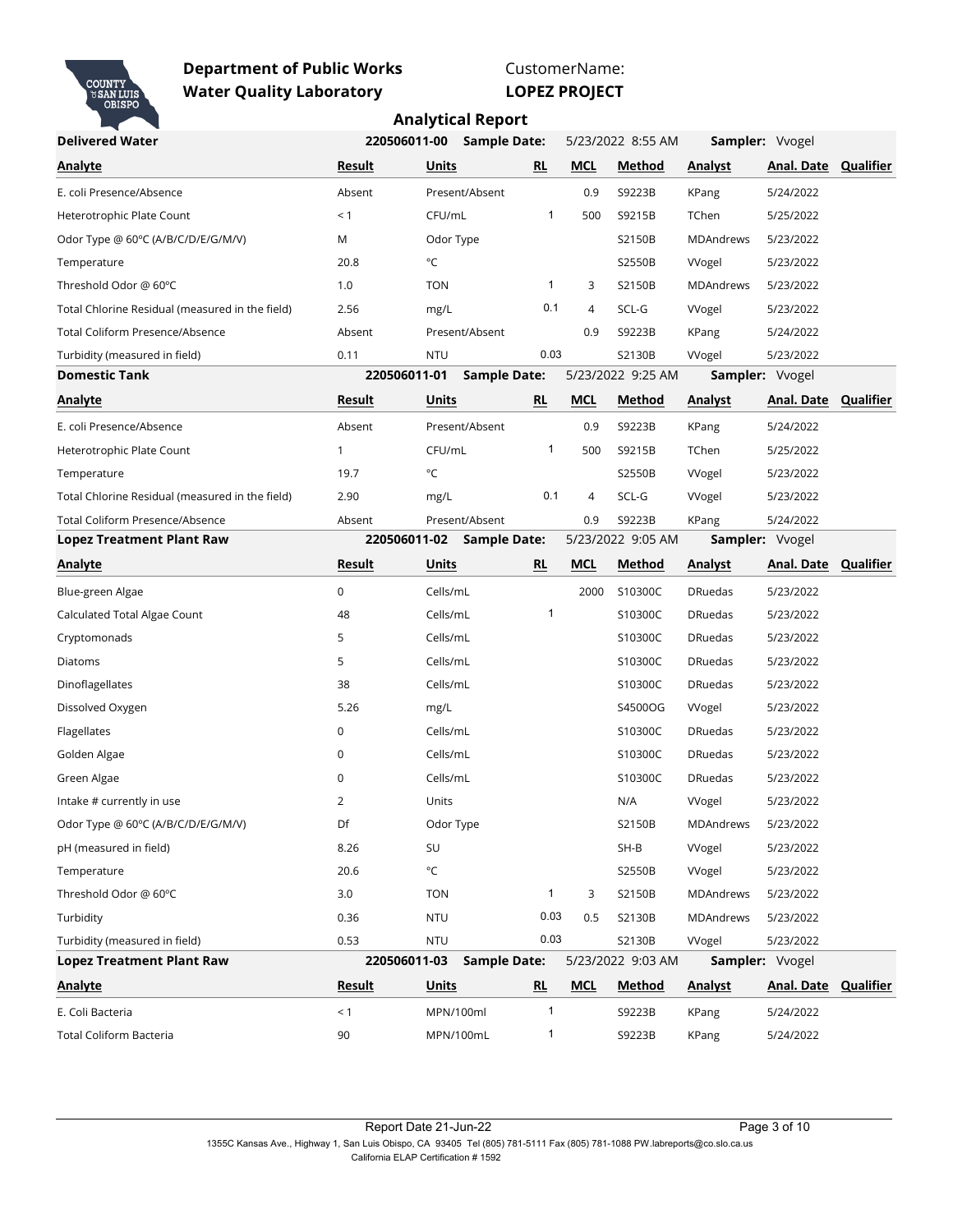

CustomerName:

**LOPEZ PROJECT**

| <b>Lopez Treatment Plant Treated</b>            |               | 220506011-04 | <b>Sample Date:</b> |              |            | 5/23/2022 9:10 AM | Sampler: Vvogel  |                      |           |
|-------------------------------------------------|---------------|--------------|---------------------|--------------|------------|-------------------|------------------|----------------------|-----------|
| <b>Analyte</b>                                  | Result        | <b>Units</b> |                     | <b>RL</b>    | <b>MCL</b> | <b>Method</b>     | Analyst          | Anal. Date           | Qualifier |
| E. coli Presence/Absence                        | Absent        |              | Present/Absent      |              | 0.9        | S9223B            | KPang            | 5/24/2022            |           |
| Heterotrophic Plate Count                       | < 1           | CFU/mL       |                     | $\mathbf{1}$ | 500        | S9215B            | TChen            | 5/25/2022            |           |
| Odor Type @ 60°C (A/B/C/D/E/G/M/V)              | Cc            | Odor Type    |                     |              |            | S2150B            | <b>MDAndrews</b> | 5/23/2022            |           |
| Temperature                                     | 20.5          | °C           |                     |              |            | S2550B            | VVogel           | 5/23/2022            |           |
| Threshold Odor @ 60°C                           | 1.0           | <b>TON</b>   |                     | $\mathbf{1}$ | 3          | S2150B            | <b>MDAndrews</b> | 5/23/2022            |           |
| Total Chlorine Residual (measured in the field) | 2.38          | mg/L         |                     | 0.1          | 4          | SCL-G             | <b>VVogel</b>    | 5/23/2022            |           |
| Total Coliform Presence/Absence                 | Absent        |              | Present/Absent      |              | 0.9        | S9223B            | KPang            | 5/24/2022            |           |
| <b>Delivered Water</b>                          |               | 220513011-00 | <b>Sample Date:</b> |              |            | 5/31/2022 8:55 AM |                  | Sampler: Vvogel      |           |
| <b>Analyte</b>                                  | Result        | <b>Units</b> |                     | <b>RL</b>    | <b>MCL</b> | <b>Method</b>     | Analyst          | Anal. Date Qualifier |           |
| E. coli Presence/Absence                        | Absent        |              | Present/Absent      |              | 0.9        | S9223B            | <b>KPang</b>     | 6/1/2022             |           |
| Heterotrophic Plate Count                       | < 1           | CFU/mL       |                     | $\mathbf{1}$ | 500        | S9215B            | KPang            | 6/2/2022             |           |
| Odor Type @ 60°C (A/B/C/D/E/G/M/V)              | E             | Odor Type    |                     |              |            | S2150B            | <b>MDAndrews</b> | 5/31/2022            |           |
| Temperature                                     | 21.4          | °C           |                     |              |            | S2550B            | TChen            | 5/31/2022            |           |
| Threshold Odor @ 60°C                           | 2.0           | <b>TON</b>   |                     | $\mathbf{1}$ | 3          | S2150B            | <b>MDAndrews</b> | 5/31/2022            |           |
| Total Chlorine Residual (measured in the field) | 2.76          | mg/L         |                     | 0.1          | 4          | SCL-G             | TChen            | 5/31/2022            |           |
| Total Coliform Presence/Absence                 | Absent        |              | Present/Absent      |              | 0.9        | S9223B            | KPang            | 6/1/2022             |           |
| Turbidity (measured in field)                   | 0.10          | <b>NTU</b>   |                     | 0.03         |            | S2130B            | TChen            | 5/31/2022            |           |
| <b>Domestic Tank</b>                            |               | 220513011-01 | <b>Sample Date:</b> |              |            | 5/31/2022 9:10 AM |                  | Sampler: Vvogel      |           |
| Analyte                                         | <b>Result</b> | <b>Units</b> |                     | RL           | <b>MCL</b> | Method            | Analyst          | Anal. Date Qualifier |           |
| E. coli Presence/Absence                        | Absent        |              | Present/Absent      |              | 0.9        | S9223B            | KPang            | 6/1/2022             |           |
| Heterotrophic Plate Count                       | < 1           | CFU/mL       |                     | $\mathbf{1}$ | 500        | S9215B            | KPang            | 6/2/2022             |           |
| Temperature                                     | 20.4          | °C           |                     |              |            | S2550B            | TChen            | 5/31/2022            |           |
| Total Chlorine Residual (measured in the field) | 2.98          | mg/L         |                     | 0.1          | 4          | SCL-G             | TChen            | 5/31/2022            |           |
| <b>Total Coliform Presence/Absence</b>          | Absent        |              | Present/Absent      |              | 0.9        | S9223B            | KPang            | 6/1/2022             |           |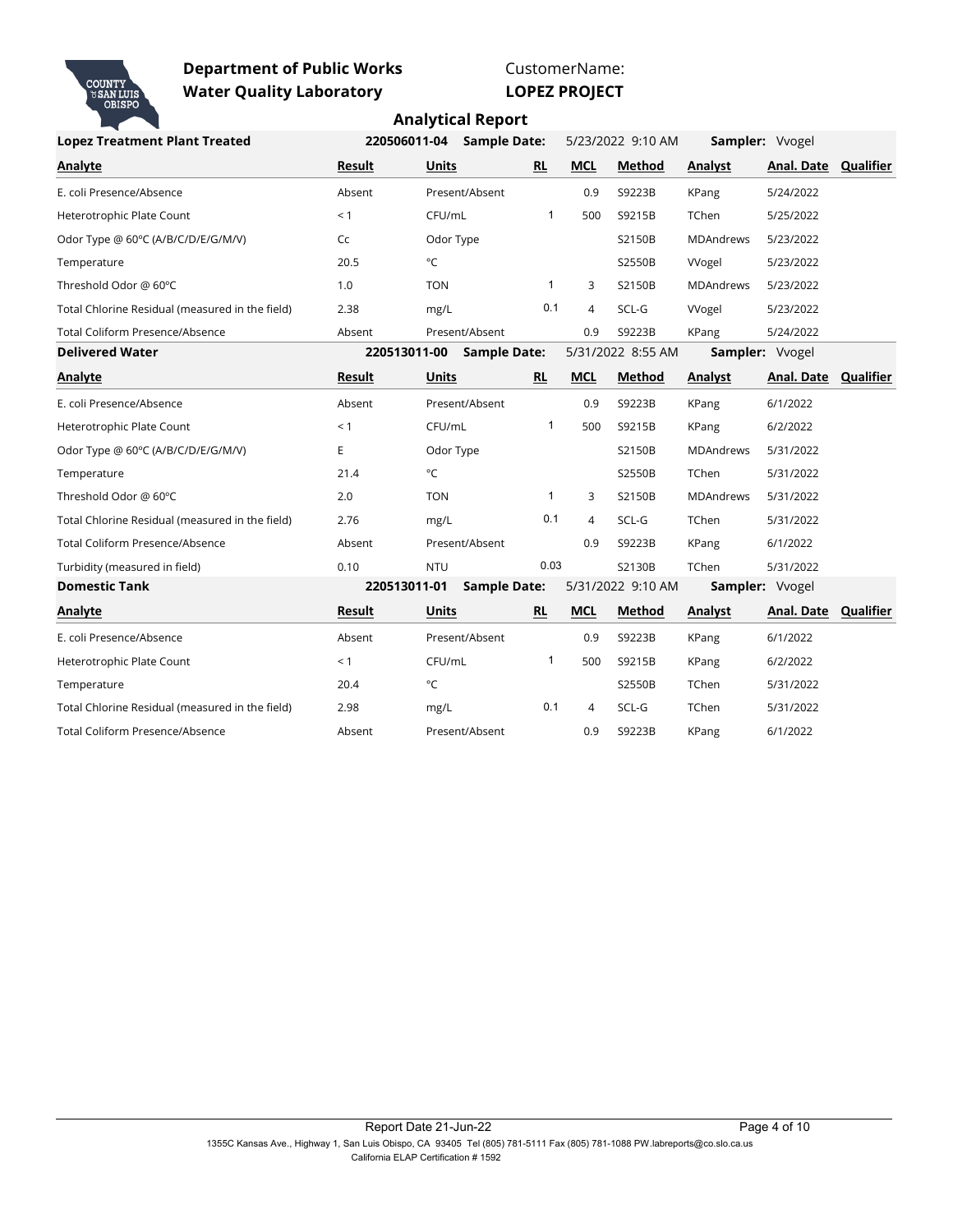

CustomerName:

**LOPEZ PROJECT**

| <b>Lopez Treatment Plant Raw</b>                |                | 220513011-02<br><b>Sample Date:</b> |              | 5/31/2022 8:58 AM |                   | Sampler: Vvogel  |                             |                  |
|-------------------------------------------------|----------------|-------------------------------------|--------------|-------------------|-------------------|------------------|-----------------------------|------------------|
| <b>Analyte</b>                                  | Result         | <b>Units</b>                        | <b>RL</b>    | <b>MCL</b>        | Method            | Analyst          | Anal. Date Qualifier        |                  |
| Blue-green Algae                                | 100            | Cells/mL                            |              | 2000              | S10300C           | TChen            | 6/9/2022                    |                  |
| Calculated Total Algae Count                    | 250            | Cells/mL                            | $\mathbf{1}$ |                   | S10300C           | TChen            | 6/9/2022                    |                  |
| Cryptomonads                                    | 0              | Cells/mL                            |              |                   | S10300C           | TChen            | 6/9/2022                    |                  |
| Diatoms                                         | 120            | Cells/mL                            |              |                   | S10300C           | TChen            | 6/9/2022                    |                  |
| Dinoflagellates                                 | 0              | Cells/mL                            |              |                   | S10300C           | TChen            | 6/9/2022                    |                  |
| Dissolved Oxygen                                | 4.94           | mg/L                                |              |                   | S4500OG           | TChen            | 5/31/2022                   |                  |
| Flagellates                                     | $\mathbf 0$    | Cells/mL                            |              |                   | S10300C           | TChen            | 6/9/2022                    |                  |
| Golden Algae                                    | 0              | Cells/mL                            |              |                   | S10300C           | TChen            | 6/9/2022                    |                  |
| Green Algae                                     | 30             | Cells/mL                            |              |                   | S10300C           | TChen            | 6/9/2022                    |                  |
| Intake # currently in use                       | $\overline{2}$ | Units                               |              |                   | N/A               | TChen            | 5/31/2022                   |                  |
| Odor Type @ 60°C (A/B/C/D/E/G/M/V)              | M              | Odor Type                           |              |                   | S2150B            | <b>MDAndrews</b> | 5/31/2022                   |                  |
| pH (measured in field)                          | 8.37           | SU                                  |              |                   | $SH-B$            | TChen            | 5/31/2022                   |                  |
| Temperature                                     | 21.4           | °C                                  |              |                   | S2550B            | TChen            | 5/31/2022                   |                  |
| Threshold Odor @ 60°C                           | 2.0            | <b>TON</b>                          | $\mathbf{1}$ | 3                 | S2150B            | MDAndrews        | 5/31/2022                   |                  |
| Turbidity                                       | 0.43           | <b>NTU</b>                          | 0.03         | 0.5               | S2130B            | MDAndrews        | 5/31/2022                   |                  |
| Turbidity (measured in field)                   | 0.54           | <b>NTU</b>                          | 0.03         |                   | S2130B            | TChen            | 5/31/2022                   |                  |
| <b>Lopez Treatment Plant Raw</b>                | 220513011-03   | <b>Sample Date:</b>                 |              |                   | 5/31/2022 9:00 AM |                  | Sampler: Vvogel             |                  |
| Analyte                                         | Result         | Units                               | <b>RL</b>    | <b>MCL</b>        | <b>Method</b>     | Analyst          | Anal. Date                  | <b>Qualifier</b> |
| E. Coli Bacteria                                | < 1            | MPN/100ml                           | $\mathbf{1}$ |                   | S9223B            | KPang            | 6/1/2022                    |                  |
| <b>Total Coliform Bacteria</b>                  | 980            | MPN/100mL                           | 1            |                   | S9223B            | KPang            | 6/1/2022                    |                  |
| <b>Lopez Treatment Plant Treated</b>            |                | 220513011-04<br><b>Sample Date:</b> |              |                   | 5/31/2022 9:00 AM |                  | Sampler: Vvogel             |                  |
| Analyte                                         | Result         | <b>Units</b>                        | <b>RL</b>    | <b>MCL</b>        | <b>Method</b>     | Analyst          | <b>Anal. Date Qualifier</b> |                  |
| E. coli Presence/Absence                        | Absent         | Present/Absent                      |              | 0.9               | S9223B            | <b>KPang</b>     | 6/1/2022                    |                  |
| Heterotrophic Plate Count                       | < 1            | CFU/mL                              | 1            | 500               | S9215B            | KPang            | 6/2/2022                    |                  |
| Odor Type @ 60°C (A/B/C/D/E/G/M/V)              | Cc             | Odor Type                           |              |                   | S2150B            | <b>MDAndrews</b> | 5/31/2022                   |                  |
| Temperature                                     | 21.0           | $^{\circ}$ C                        |              |                   | S2550B            | TChen            | 5/31/2022                   |                  |
| Threshold Odor @ 60°C                           | 1.0            | <b>TON</b>                          | 1            | 3                 | S2150B            | <b>MDAndrews</b> | 5/31/2022                   |                  |
| Total Chlorine Residual (measured in the field) | 2.46           | mg/L                                | 0.1          | $\overline{4}$    | SCL-G             | TChen            | 5/31/2022                   |                  |
| <b>Total Coliform Presence/Absence</b>          | Absent         | Present/Absent                      |              | 0.9               | S9223B            | KPang            | 6/1/2022                    |                  |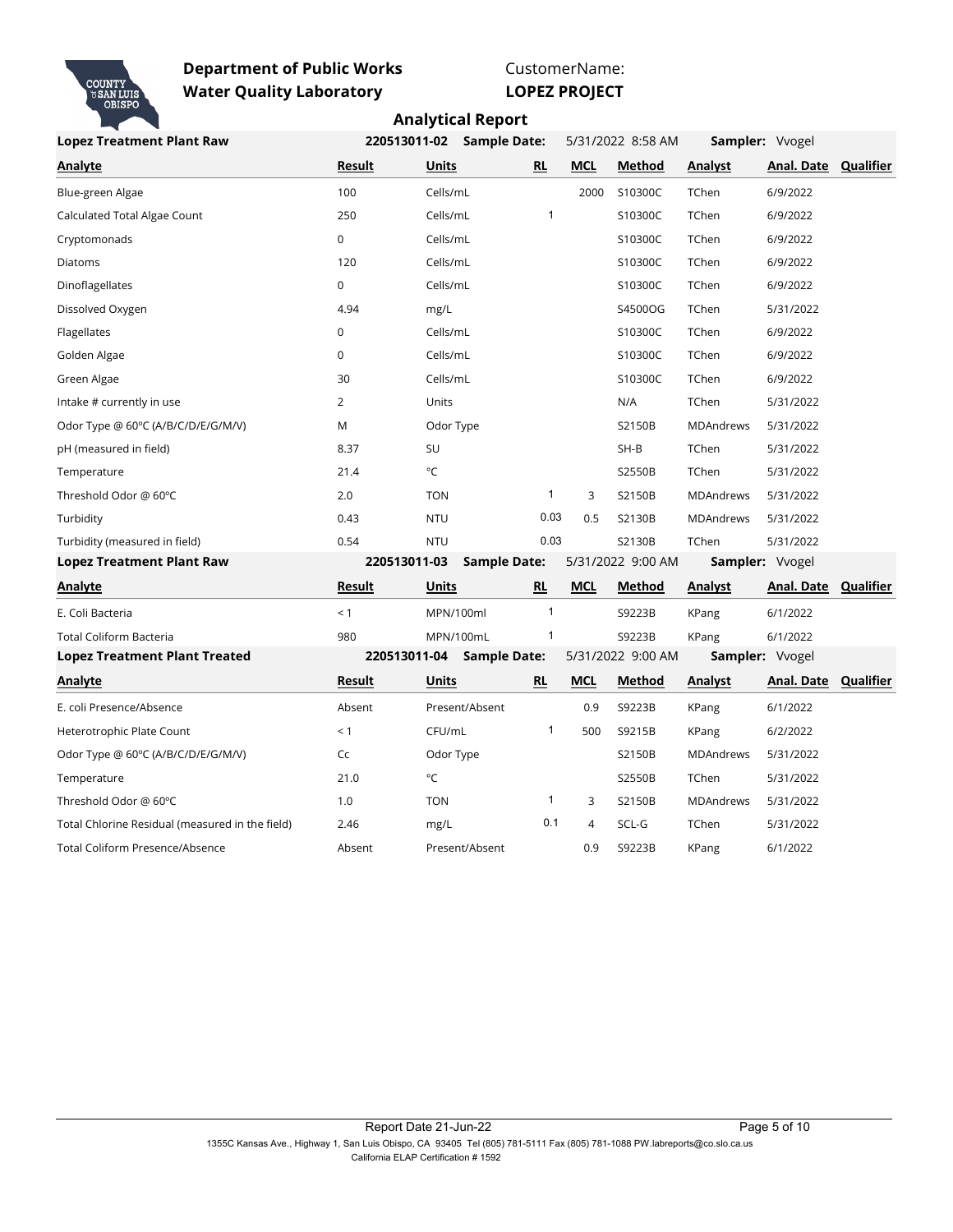

CustomerName:

# **LOPEZ PROJECT**

|  |  | <b>Analytical Report</b> |  |
|--|--|--------------------------|--|
|--|--|--------------------------|--|

| <b>Delivered Water</b>                          |               | 220520018-00 | <b>Sample Date:</b> |              |                | 6/6/2022 9:20 AM  |               | Sampler: Vvogel      |                  |
|-------------------------------------------------|---------------|--------------|---------------------|--------------|----------------|-------------------|---------------|----------------------|------------------|
| <b>Analyte</b>                                  | <b>Result</b> | <b>Units</b> |                     | <b>RL</b>    | <b>MCL</b>     | Method            | Analyst       | Anal. Date Qualifier |                  |
| Aluminum                                        | <b>NA</b>     |              |                     |              | 200            | E200.8            |               |                      |                  |
| <b>Delivered Water</b>                          |               | 220520021-02 | <b>Sample Date:</b> |              |                | 6/6/2022 9:25 AM  |               | Sampler: Vvogel      |                  |
| Analyte                                         | Result        | <b>Units</b> |                     | <b>RL</b>    | <b>MCL</b>     | Method            | Analyst       | Anal. Date           | <b>Qualifier</b> |
| Calcium                                         | 61            | mg/L         |                     | $\mathbf 1$  |                | E200.7            | <b>JAlmas</b> | 6/8/2022             |                  |
| Magnesium                                       | 31            | mg/L         |                     |              |                | E200.7            | <b>JAlmas</b> | 6/8/2022             |                  |
| Total Hardness as CaCO3 (Calculated)            | 280           | mg/L         |                     |              |                | E200.7            | <b>JAlmas</b> | 6/8/2022             |                  |
| <b>Delivered Water</b>                          |               | 220520022-00 | <b>Sample Date:</b> |              |                | 6/6/2022 9:35 AM  |               | Sampler: Vvogel      |                  |
| Analyte                                         | <b>Result</b> | <b>Units</b> |                     | <b>RL</b>    | <b>MCL</b>     | Method            | Analyst       | Anal. Date Qualifier |                  |
| E. coli Presence/Absence                        | Absent        |              | Present/Absent      |              | 0.9            | S9223B            | TChen         | 6/7/2022             |                  |
| Heterotrophic Plate Count                       | 21            | CFU/mL       |                     | 1            | 500            | S9215B            | <b>TChen</b>  | 6/8/2022             |                  |
| Odor Type @ 60°C (A/B/C/D/E/G/M/V)              | E             | Odor Type    |                     |              |                | S2150B            | Wogel         | 6/6/2022             |                  |
| Temperature                                     | 22.4          | $^{\circ}$ C |                     |              |                | S2550B            | <b>VVogel</b> | 6/6/2022             |                  |
| Threshold Odor @ 60°C                           | 2.0           | <b>TON</b>   |                     | $\mathbf{1}$ | 3              | S2150B            | <b>VVogel</b> | 6/6/2022             |                  |
| Total Chlorine Residual (measured in the field) | 2.68          | mg/L         |                     | 0.1          | $\overline{4}$ | SCL-G             | <b>VVogel</b> | 6/6/2022             |                  |
| <b>Total Coliform Presence/Absence</b>          | Absent        |              | Present/Absent      |              | 0.9            | S9223B            | TChen         | 6/7/2022             |                  |
| Turbidity (measured in field)                   | 0.19          | <b>NTU</b>   |                     | 0.03         |                | S2130B            | <b>VVogel</b> | 6/6/2022             |                  |
| <b>Domestic Tank</b>                            |               | 220520022-01 | <b>Sample Date:</b> |              |                | 6/6/2022 10:25 AM |               | Sampler: Vvogel      |                  |
| Analyte                                         | <b>Result</b> | <b>Units</b> |                     | <b>RL</b>    | <b>MCL</b>     | Method            | Analyst       | Anal. Date Qualifier |                  |
| E. coli Presence/Absence                        | Absent        |              | Present/Absent      |              | 0.9            | S9223B            | TChen         | 6/7/2022             |                  |
| Heterotrophic Plate Count                       | $\mathbf{1}$  | CFU/mL       |                     | $\mathbf{1}$ | 500            | S9215B            | <b>TChen</b>  | 6/8/2022             |                  |
| Temperature                                     | 22.2          | °C           |                     |              |                | S2550B            | <b>VVogel</b> | 6/6/2022             |                  |
| Total Chlorine Residual (measured in the field) | 2.82          | mg/L         |                     | 0.1          | 4              | SCL-G             | <b>VVogel</b> | 6/6/2022             |                  |
| <b>Total Coliform Presence/Absence</b>          | Absent        |              | Present/Absent      |              | 0.9            | S9223B            | TChen         | 6/7/2022             |                  |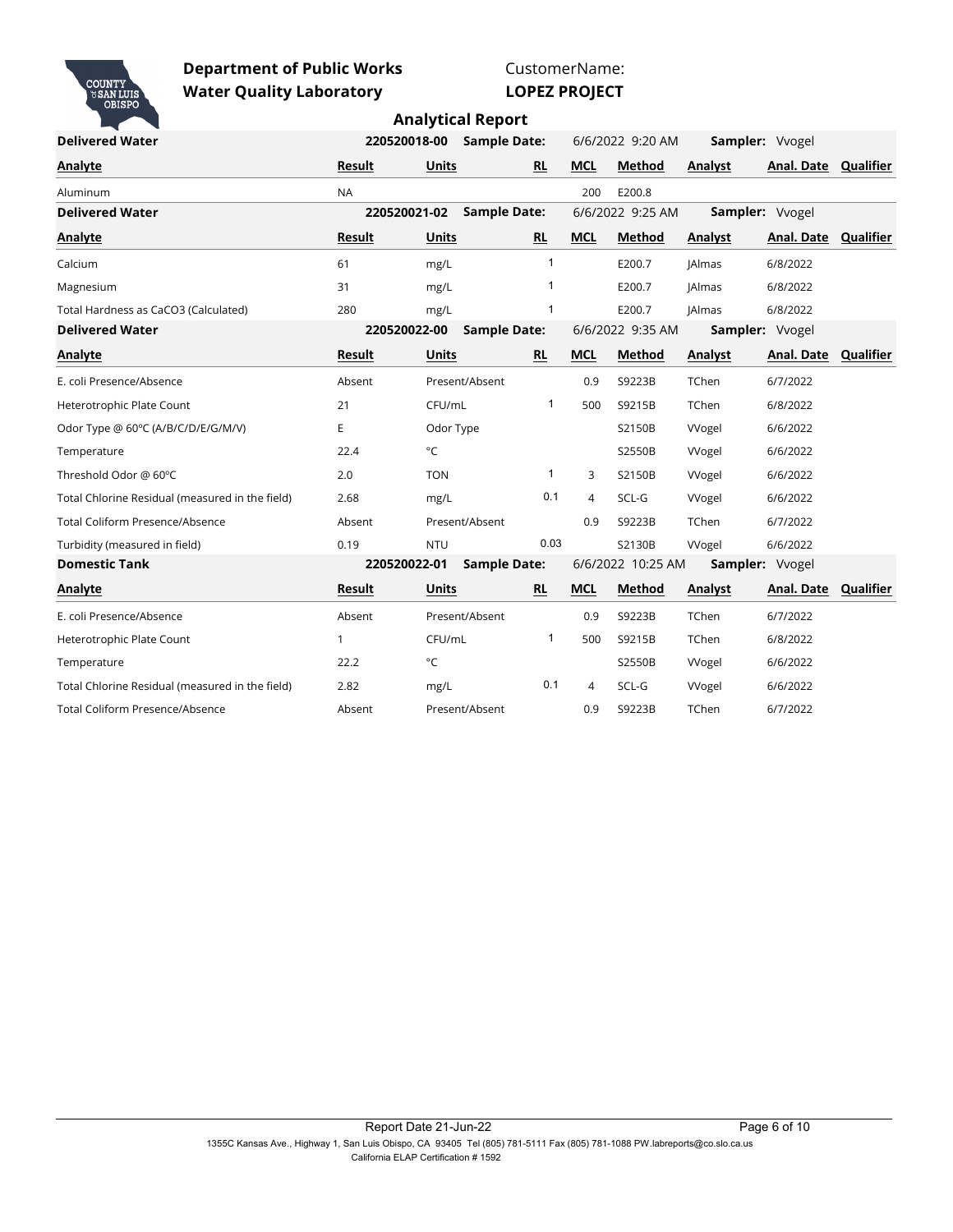

CustomerName:

**LOPEZ PROJECT**

| <b>Lopez Treatment Plant Raw</b>     | 220520021-00   | <b>Sample Date:</b> |              |            | 6/6/2022 9:25 AM |                  | Sampler: Vvogel             |  |
|--------------------------------------|----------------|---------------------|--------------|------------|------------------|------------------|-----------------------------|--|
| Analyte                              | Result         | <b>Units</b>        | RL           | <b>MCL</b> | Method           | Analyst          | Anal. Date Qualifier        |  |
| Calcium                              | 98             | mg/L                | $\mathbf{1}$ |            | E200.7           | JAlmas           | 6/8/2022                    |  |
| Langelier Index (Calculated)         | <b>NA</b>      |                     |              |            | N/A              | <b>DRuedas</b>   | 6/7/2022                    |  |
| Magnesium                            | 47             | mg/L                | $\mathbf{1}$ |            | E200.7           | JAlmas           | 6/8/2022                    |  |
| pH (measured in field)               | 8.38           | SU                  |              |            | $SH-B$           | <b>VVogel</b>    | 6/6/2022                    |  |
| pH (measured in the lab)             | 8.23           | SU                  |              |            | $SH-B$           | VVogel           | 6/6/2022                    |  |
| Temperature                          | 20.9           | °C                  |              |            | S2550B           | <b>VVogel</b>    | 6/6/2022                    |  |
| Total Alkalinity as CaCO3            | 282            | mg/L                | $\mathbf{1}$ |            | S2320B           | <b>MDAndrews</b> | 6/8/2022                    |  |
| <b>Total Dissolved Solids</b>        | 600            | mg/L                | $\mathbf{1}$ | 1000       | S2540C           | <b>Wogel</b>     | 6/10/2022                   |  |
| Total Hardness as CaCO3 (Calculated) | 440            | mg/L                | $\mathbf{1}$ |            | E200.7           | JAlmas           | 6/8/2022                    |  |
| <b>Lopez Treatment Plant Raw</b>     | 220520022-02   | <b>Sample Date:</b> |              |            | 6/6/2022 9:25 AM |                  | Sampler: Vvogel             |  |
| <b>Analyte</b>                       | <b>Result</b>  | <b>Units</b>        | RL           | <b>MCL</b> | Method           | <b>Analyst</b>   | <b>Anal. Date Qualifier</b> |  |
| Blue-green Algae                     | 100            | Cells/mL            |              | 2000       | S10300C          | TChen            | 6/9/2022                    |  |
| Calculated Total Algae Count         | 250            | Cells/mL            | $\mathbf{1}$ |            | S10300C          | TChen            | 6/9/2022                    |  |
| Cryptomonads                         | $\mathbf 0$    | Cells/mL            |              |            | S10300C          | TChen            | 6/9/2022                    |  |
| Diatoms                              | 120            | Cells/mL            |              |            | S10300C          | TChen            | 6/9/2022                    |  |
| Dinoflagellates                      | $\pmb{0}$      | Cells/mL            |              |            | S10300C          | TChen            | 6/9/2022                    |  |
| Dissolved Oxygen                     | 3.94           | mg/L                |              |            | S4500OG          | Wogel            | 6/6/2022                    |  |
| Flagellates                          | 0              | Cells/mL            |              |            | S10300C          | TChen            | 6/9/2022                    |  |
| Golden Algae                         | $\mathbf 0$    | Cells/mL            |              |            | S10300C          | TChen            | 6/9/2022                    |  |
| Green Algae                          | 30             | Cells/mL            |              |            | S10300C          | TChen            | 6/9/2022                    |  |
| Intake # currently in use            | $\overline{2}$ | Units               |              |            | N/A              | Wogel            | 6/6/2022                    |  |
| Odor Type @ 60°C (A/B/C/D/E/G/M/V)   | Df             | Odor Type           |              |            | S2150B           | Wogel            | 6/6/2022                    |  |
| pH (measured in field)               | 8.38           | SU                  |              |            | SH-B             | <b>VVogel</b>    | 6/6/2022                    |  |
| Temperature                          | 20.9           | °C                  |              |            | S2550B           | <b>VVogel</b>    | 6/6/2022                    |  |
| Threshold Odor @ 60°C                | 3.0            | <b>TON</b>          | $\mathbf{1}$ | 3          | S2150B           | <b>VVogel</b>    | 6/6/2022                    |  |
| Turbidity                            | 0.37           | <b>NTU</b>          | 0.03         | 0.5        | S2130B           | <b>VVogel</b>    | 6/6/2022                    |  |
| Turbidity (measured in field)        | 0.48           | <b>NTU</b>          | 0.03         |            | S2130B           | <b>VVogel</b>    | 6/6/2022                    |  |
| <b>Lopez Treatment Plant Raw</b>     | 220520022-03   | <b>Sample Date:</b> |              |            | 6/6/2022 9:25 AM |                  | <b>Sampler:</b> Vvogel      |  |
| <b>Analyte</b>                       | <b>Result</b>  | <u>Units</u>        | RL           | <u>MCL</u> | <b>Method</b>    | <b>Analyst</b>   | <b>Anal. Date Qualifier</b> |  |
| E. Coli Bacteria                     | 1.0            | MPN/100ml           | -1           |            | S9223B           | TChen            | 6/7/2022                    |  |
| Total Coliform Bacteria              | 330            | MPN/100mL           | 1            |            | S9223B           | TChen            | 6/7/2022                    |  |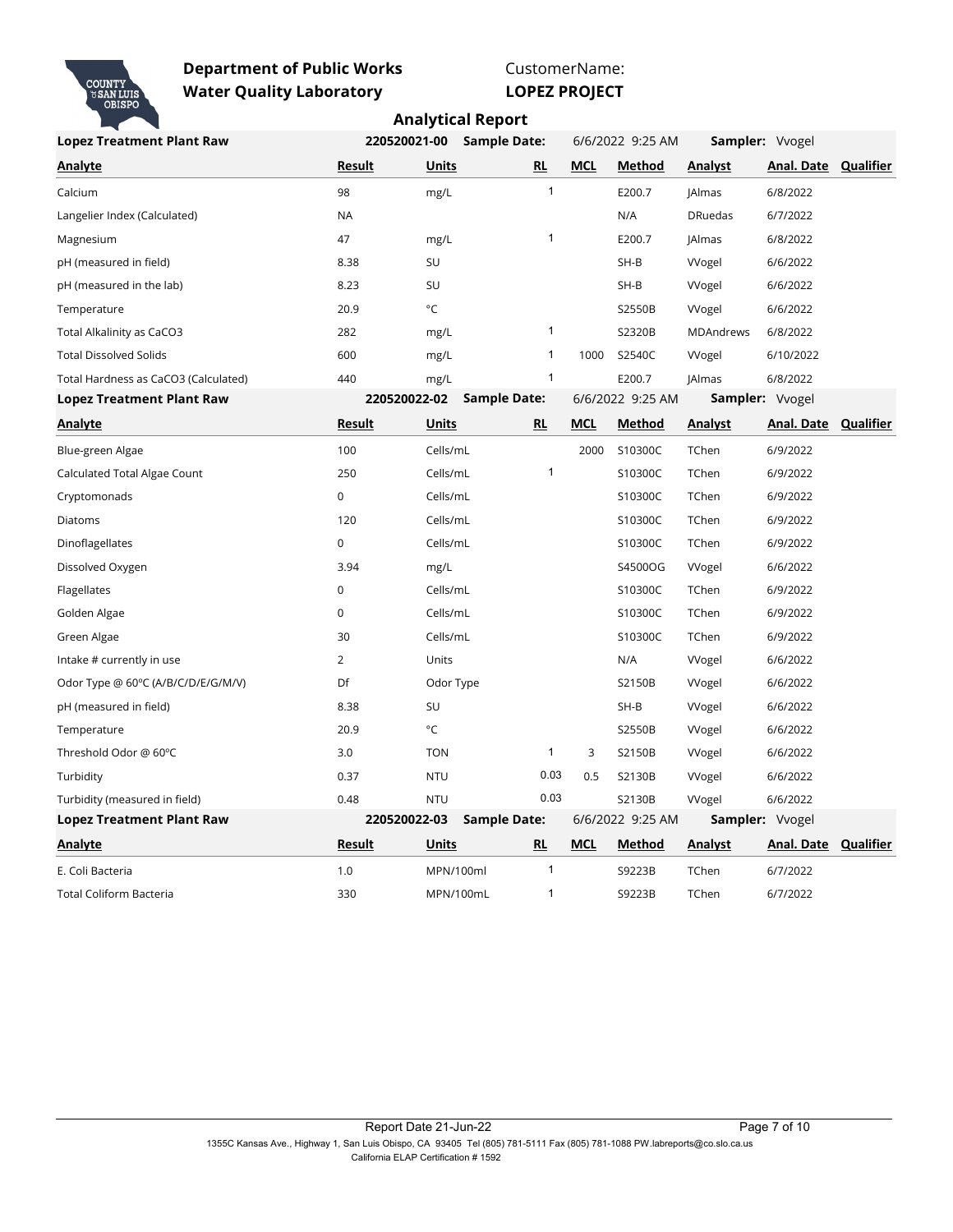

CustomerName: **LOPEZ PROJECT**

| <b>Lopez Treatment Plant Treated</b>            | 220520018-02 |              | <b>Sample Date:</b> |              |                | 6/6/2022 9:21 AM  |                  | <b>Sampler: Vvogel</b> |           |
|-------------------------------------------------|--------------|--------------|---------------------|--------------|----------------|-------------------|------------------|------------------------|-----------|
| <b>Analyte</b>                                  | Result       | <b>Units</b> |                     | RL           | <b>MCL</b>     | Method            | <b>Analyst</b>   | Anal. Date             | Qualifier |
| Aluminum                                        | <b>NA</b>    |              |                     |              | 200            | E200.8            |                  |                        |           |
| <b>Lopez Treatment Plant Treated</b>            | 220520021-01 |              | <b>Sample Date:</b> |              |                | 6/6/2022 9:25 AM  |                  | Sampler: Vvogel        |           |
| Analyte                                         | Result       | Units        |                     | RL           | <b>MCL</b>     | Method            | <b>Analyst</b>   | Anal. Date Qualifier   |           |
| Calcium                                         | 97           | mg/L         |                     | 1            |                | E200.7            | JAlmas           | 6/8/2022               |           |
| Magnesium                                       | 46           | mg/L         |                     | 1            |                | E200.7            | <b>JAlmas</b>    | 6/8/2022               |           |
| Total Hardness as CaCO3 (Calculated)            | 430          | mg/L         |                     | 1            |                | E200.7            | JAlmas           | 6/8/2022               |           |
| <b>Lopez Treatment Plant Treated</b>            | 220520022-04 |              | <b>Sample Date:</b> |              |                | 6/6/2022 9:40 AM  |                  | Sampler: Vvogel        |           |
| <b>Analyte</b>                                  | Result       | Units        |                     | <b>RL</b>    | <b>MCL</b>     | <b>Method</b>     | <b>Analyst</b>   | Anal. Date             | Qualifier |
| E. coli Presence/Absence                        | Absent       |              | Present/Absent      |              | 0.9            | S9223B            | TChen            | 6/7/2022               |           |
| Heterotrophic Plate Count                       | 2            | CFU/mL       |                     | 1            | 500            | S9215B            | TChen            | 6/8/2022               |           |
| Odor Type @ 60°C (A/B/C/D/E/G/M/V)              | Е            | Odor Type    |                     |              |                | S2150B            | <b>VVogel</b>    | 6/6/2022               |           |
| Temperature                                     | 22.4         | °C           |                     |              |                | S2550B            | <b>Wogel</b>     | 6/6/2022               |           |
| Threshold Odor @ 60°C                           | 2.0          | <b>TON</b>   |                     | 1            | 3              | S2150B            | <b>VVogel</b>    | 6/6/2022               |           |
| Total Chlorine Residual (measured in the field) | 2.52         | mg/L         |                     | 0.1          | $\overline{4}$ | SCL-G             | <b>VVogel</b>    | 6/6/2022               |           |
| <b>Total Coliform Presence/Absence</b>          | Absent       |              | Present/Absent      |              | 0.9            | S9223B            | TChen            | 6/7/2022               |           |
| <b>WTP Discharge to Creek (E1)</b>              | 220520023-00 |              | <b>Sample Date:</b> |              |                | 6/6/2022 10:50 AM |                  | Sampler: Vvogel        |           |
| <b>Analyte</b>                                  | Result       | Units        |                     | RL           | <b>MCL</b>     | Method            | <b>Analyst</b>   | <b>Anal. Date</b>      | Qualifier |
| Flow                                            | 14000        | gpd          |                     |              |                | Calculation       | Wogel            | 6/6/2022               |           |
| pH (measured in field)                          | 7.97         | SU           |                     |              |                | $SH-B$            | VVogel           | 6/6/2022               |           |
| <b>Recycled Water</b>                           | 220520018-03 |              | <b>Sample Date:</b> |              |                | 6/7/2022 3:30 PM  |                  | Sampler: DRuedas       |           |
| <b>Analyte</b>                                  | Result       | Units        |                     | RL           | <b>MCL</b>     | Method            | <b>Analyst</b>   | Anal. Date             | Qualifier |
| Aluminum                                        | <b>NA</b>    |              |                     |              | 200            | E200.7            |                  |                        |           |
| <b>Metals Digestion</b>                         | <b>NA</b>    |              |                     |              |                | E200.7            |                  |                        |           |
| <b>Delivered Water</b>                          | 220527013-00 |              | <b>Sample Date:</b> |              |                | 6/13/2022 9:45 AM |                  | Sampler: MDAndre       |           |
| <b>Analyte</b>                                  | Result       | Units        |                     | RL           | <b>MCL</b>     | Method            | <b>Analyst</b>   | Anal. Date Qualifier   |           |
| E. coli Presence/Absence                        | <b>NA</b>    |              |                     |              | 0.9            | S9223B            | TChen            | 6/14/2022              |           |
| Heterotrophic Plate Count                       | < 1.1        | CFU/mL       |                     | 1            | 500            | S9215B            | KPang            | 6/15/2022              |           |
| Odor Type @ 60°C (A/B/C/D/E/G/M/V)              | M            | Odor Type    |                     |              |                | S2150B            | MDAndrews        | 6/13/2022              |           |
| Temperature                                     | 23.4         | °C           |                     |              |                | S2550B            | <b>MDAndrews</b> | 6/13/2022              |           |
| Threshold Odor @ 60°C                           | 1.0          | <b>TON</b>   |                     | $\mathbf{1}$ | 3              | S2150B            | MDAndrews        | 6/13/2022              |           |
| Total Chlorine Residual (measured in the field) | 3.04         | mg/L         |                     | 0.1          | 4              | SCL-G             | MDAndrews        | 6/13/2022              |           |
| <b>Total Coliform Presence/Absence</b>          | NA           |              |                     |              | 0.9            | S9223B            | TChen            | 6/14/2022              |           |
| Turbidity (measured in field)                   | 0.13         | <b>NTU</b>   |                     | 0.03         |                | S2130B            | <b>MDAndrews</b> | 6/13/2022              |           |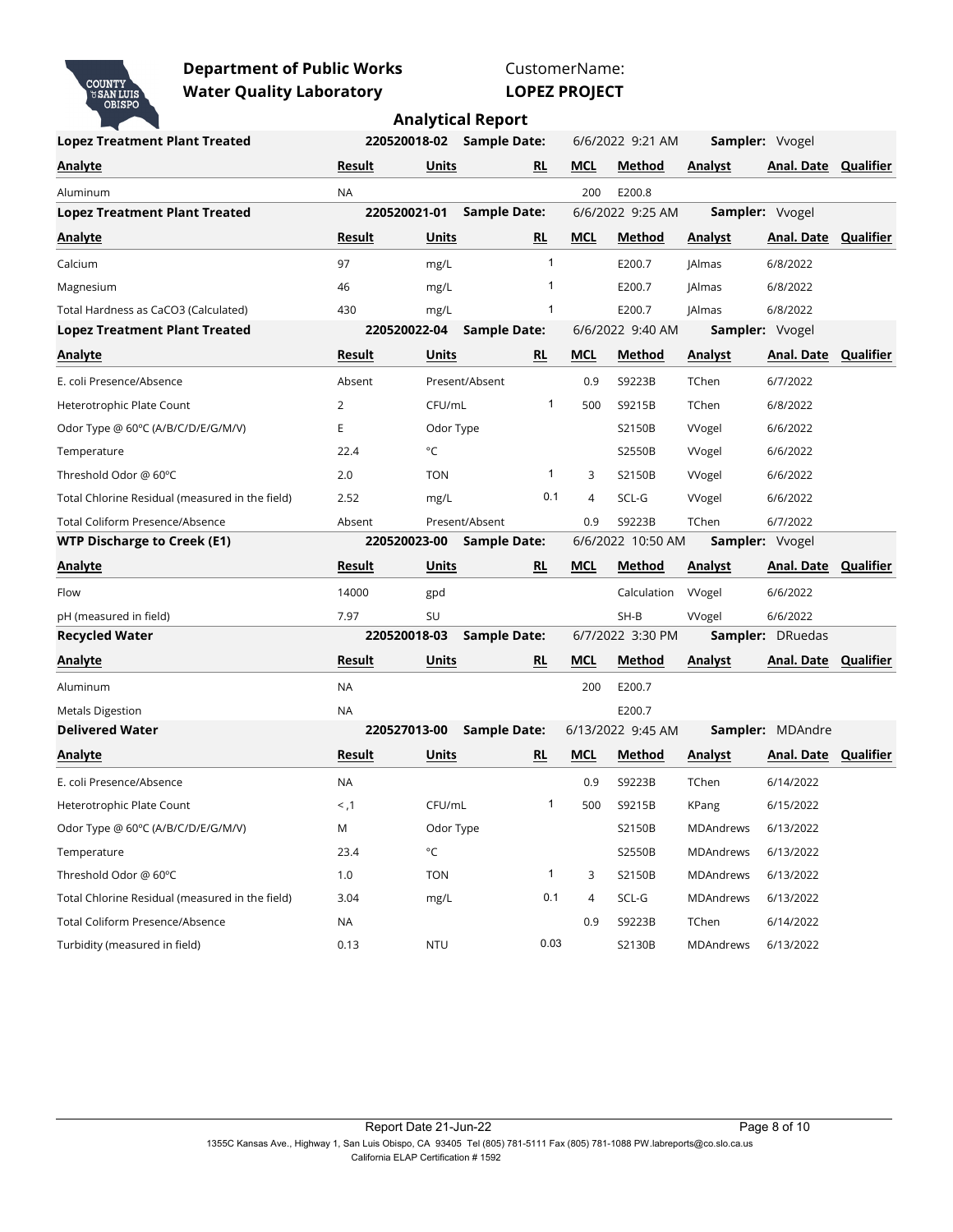

CustomerName: **LOPEZ PROJECT**

| <b>Domestic Tank</b>                            |                | 220527013-01<br><b>Sample Date:</b> |                     |                |                | 6/13/2022 9:36 AM | Sampler: MDAndre |                             |  |
|-------------------------------------------------|----------------|-------------------------------------|---------------------|----------------|----------------|-------------------|------------------|-----------------------------|--|
| Analyte                                         | <b>Result</b>  | <b>Units</b>                        |                     | RL             | <b>MCL</b>     | Method            | Analyst          | Anal. Date Qualifier        |  |
| E. coli Presence/Absence                        | <b>NA</b>      |                                     |                     |                | 0.9            | S9223B            | TChen            | 6/14/2022                   |  |
| Heterotrophic Plate Count                       | 4              | CFU/mL                              |                     | 1              | 500            | S9215B            | KPang            | 6/15/2022                   |  |
| Temperature                                     | 22.3           | $^{\circ}$ C                        |                     |                |                | S2550B            | <b>MDAndrews</b> | 6/13/2022                   |  |
| Total Chlorine Residual (measured in the field) | 2.64           | mg/L                                |                     | 0.1            | $\overline{4}$ | SCL-G             | <b>MDAndrews</b> | 6/13/2022                   |  |
| <b>Total Coliform Presence/Absence</b>          | <b>NA</b>      |                                     |                     |                | 0.9            | S9223B            | TChen            | 6/14/2022                   |  |
| <b>Lopez Treatment Plant Raw</b>                |                | 220527012-00                        | Sample Date:        |                |                | 6/13/2022 9:45 AM |                  | <b>Sampler: MDAndre</b>     |  |
| <b>Analyte</b>                                  | <b>Result</b>  | <b>Units</b>                        |                     | <u>RL</u>      | <b>MCL</b>     | Method            | <b>Analyst</b>   | <b>Anal. Date Qualifier</b> |  |
| Iron                                            | < 10           | ug/L                                |                     | 10             | 300            | E200.7            | <b>DRuedas</b>   | 6/20/2022                   |  |
| Manganese                                       | < 10           | ug/L                                |                     | 10             | 50             | E200.7            | <b>DRuedas</b>   | 6/20/2022                   |  |
| <b>Lopez Treatment Plant Raw</b>                |                | 220527013-02                        | <b>Sample Date:</b> |                |                | 6/13/2022 9:45 AM |                  | <b>Sampler: MDAndre</b>     |  |
| Analyte                                         | Result         | Units                               |                     | RL             | <b>MCL</b>     | Method            | Analyst          | Anal. Date Qualifier        |  |
| Blue-green Algae                                | <b>NA</b>      |                                     |                     |                | 2000           | S10300C           |                  |                             |  |
| Calculated Total Algae Count                    | <b>NA</b>      |                                     |                     | $\mathbf{1}$   |                | S10300C           |                  |                             |  |
| Cryptomonads                                    | NA             |                                     |                     |                |                | S10300C           |                  |                             |  |
| Diatoms                                         | <b>NA</b>      |                                     |                     |                |                | S10300C           |                  |                             |  |
| Dinoflagellates                                 | <b>NA</b>      |                                     |                     |                |                | S10300C           |                  |                             |  |
| Dissolved Oxygen                                | 5.76           | mg/L                                |                     |                |                | S4500OG           | <b>MDAndrews</b> | 6/13/2022                   |  |
| Flagellates                                     | <b>NA</b>      |                                     |                     |                |                | S10300C           |                  |                             |  |
| Golden Algae                                    | <b>NA</b>      |                                     |                     |                |                | S10300C           |                  |                             |  |
| Green Algae                                     | <b>NA</b>      |                                     |                     |                |                | S10300C           |                  |                             |  |
| Intake # currently in use                       | $\overline{2}$ | Units                               |                     |                |                | N/A               | <b>MDAndrews</b> | 6/13/2022                   |  |
| Odor Type @ 60°C (A/B/C/D/E/G/M/V)              | Df             | Odor Type                           |                     |                |                | S2150B            | <b>MDAndrews</b> | 6/13/2022                   |  |
| pH (measured in field)                          | 8.46           | SU                                  |                     |                |                | $SH-B$            | <b>MDAndrews</b> | 6/13/2022                   |  |
| Temperature                                     | 22.8           | °C                                  |                     |                |                | S2550B            | <b>MDAndrews</b> | 6/13/2022                   |  |
| Threshold Odor @ 60°C                           | 1.0            | <b>TON</b>                          |                     | $\mathbf{1}$   | 3              | S2150B            | <b>MDAndrews</b> | 6/13/2022                   |  |
| Turbidity                                       | 0.39           | <b>NTU</b>                          |                     | 0.03           | 0.5            | S2130B            | <b>MDAndrews</b> | 6/13/2022                   |  |
| Turbidity (measured in field)                   | 0.43           | <b>NTU</b>                          |                     | 0.03           |                | S2130B            | <b>MDAndrews</b> | 6/13/2022                   |  |
| <b>Lopez Treatment Plant Raw</b>                |                | 220527013-03                        | <b>Sample Date:</b> |                |                | 6/13/2022 9:45 AM |                  | Sampler: MDAndre            |  |
| Analyte                                         | Result         | Units                               |                     | RL             | MCL            | Method            | <b>Analyst</b>   | Anal. Date Qualifier        |  |
| E. Coli Bacteria                                | < 1            | MPN/100ml                           |                     | $\overline{1}$ |                | S9223B            | TChen            | 6/14/2022                   |  |
| <b>Total Coliform Bacteria</b>                  | 220            |                                     | MPN/100mL           | $\mathbf{1}$   |                | S9223B            | TChen            | 6/14/2022                   |  |